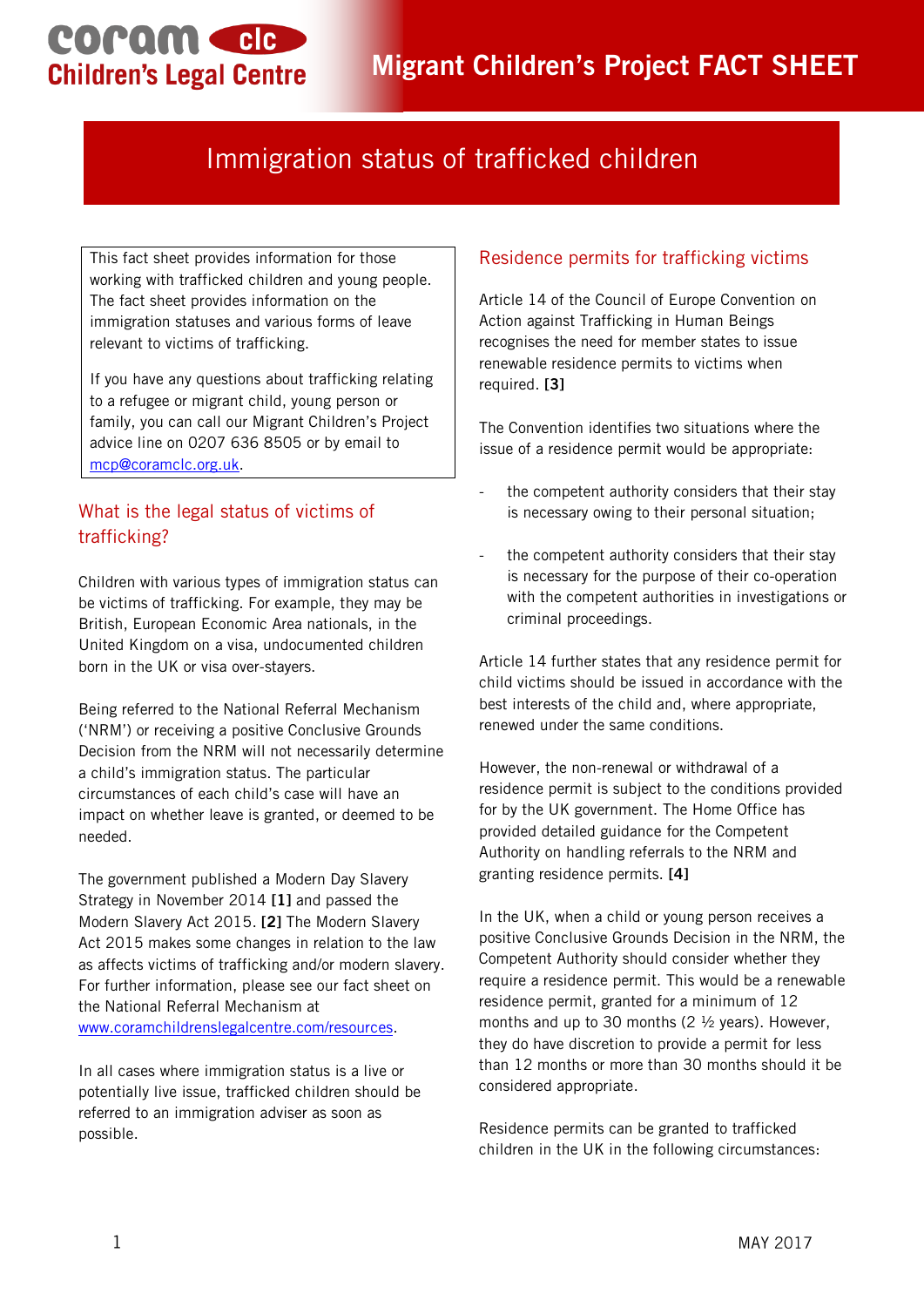# **COPOM CIC Children's Legal Centre**

- they have particularly compelling personal circumstances which justify a grant of leave to allow them to remain in the UK (such as medical conditions, mental health issues, need for recovery);
- they need to stay in the UK to pursue a claim for compensation against their traffickers; or
- the victim needs to stay in the UK to assist with police enquiries (the victim needs to have agreed to cooperate with the enquiry, and the police must make a formal request for them to be granted leave on this basis).

In some cases the police may themselves request that a residence permit be granted, particularly if there is an ongoing investigation or prosecution.

However, in most cases the child will need legal assistance to collect the evidence to show why they require a residence permit. This should be submitted with legal representations to the Competent Authority before a Conclusive Grounds Decision is made.

### Asylum

Professionals should be aware that there is often an interaction between child trafficking and the Refugee Convention (particularly where a child would be at risk of re-trafficking or exploitation on return). The UN High Commission for Refugees (UNHCR) has produced guidance on human trafficking and the Refugee Convention. **[5]**

The definition of a refugee is set out in the Refugee Convention, which states that someone is recognised as a refugee if that individual is:

*Owing to a well-founded fear of being persecuted for reasons of race, religion, nationality, membership of a particular social group or political opinion, is outside the country of his nationality and is unable or, owing to such fear is unwilling to avail himself of the protection of that country; or who, not having a nationality and being outside the country of his former habitual residence as a result of such events, is unable* 

*or, owing to such fear is unwilling to return to it* [emphasis added].

In the case of *SB (PSG) Moldova [2008],* the Tribunal found that in the case of former victims of trafficking for sexual exploitation, both "former victims of trafficking" and "former victims of trafficking for sexual exploitation" are capable of being considered a particular social group because of their shared common background or past experience of having been trafficked. **[6]**

In *AZ (Trafficked Women) Thailand [2010]* the tribunal found that although former victims of trafficking in Thailand constituted members of a particular social group, not all would be at risk on return. The risk would depend on the particular circumstances of the individual. The Tribunal considered that relevant factors would include:

- age;
- marital status;
- domestic background;
- education;
- availability of employment; and
- family or other support networks. [7]

Therefore, if someone is recognised as a victim of trafficking, and depending on their nationality, they may be able to show that, due to their particular circumstances, as well as the lack of protection or access to protection in their home country, that they are a refugee and entitled to refugee status in the UK.

### Humanitarian Protection

Even if an individual does not meet the definition of a refugee, they may be entitled to 'humanitarian protection'. Under Article 2(e) of the Qualification Directive:

*A person eligible for subsidiary protection means a third country national or a stateless person who*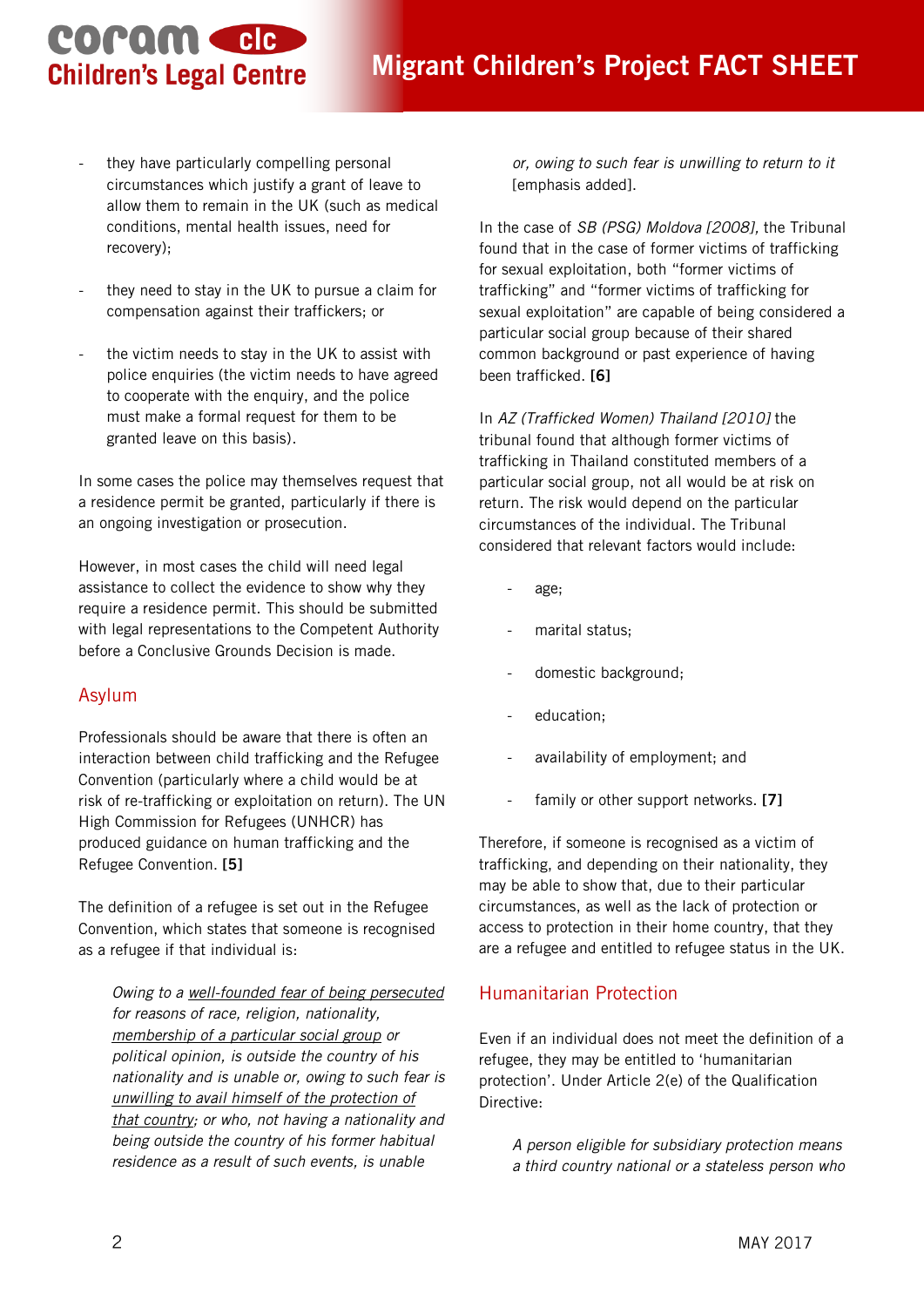# coram cle **Children's Legal Centre**

*does not qualify as a refugee but in respect of whom substantial grounds have been shown for believing that the person concerned, if returned to his or her country of origin, or in the case of a stateless person, to his or her country of former habitual residence, would face a real risk of suffering serious harm as defined in Article 15, and to whom Article 17(1) and (2) do not apply, and is unable, or, owing to such risk, unwilling to avail himself or herself of the protection of that country* [emphasis added].

Therefore, even if a victim of trafficking cannot meet the definition of a refugee, they may be entitled to subsidiary protection if their circumstances merit such protection. For example, they could argue that returning to their home country would result in torture or inhuman or degrading treatment due to the country conditions and their personal circumstances.

#### Other human rights grounds

There can also be a connection between the needs and entitlements of trafficked children and the child's right to private life (including a durable solution and access to/continuity of rehabilitative support and education) as protected by Article 8 of the European Convention of Human Rights (ECHR).

In the case of *Rantsev v Cyprus and Russia*, the European Court of Human Rights found that victims of trafficking can rely directly on Article 4 of the ECHR (which prohibits slavery, servitude and forced or compulsory labour) when making a claim for protection on human rights grounds.

It was further found in *Rantsev* that countries must protect victims of trafficking and potential victims of trafficking, as well as having a duty to not return victims to a situation where they may again face exploitation or re-trafficking. **[8]**

#### **Leave as an unaccompanied asylum-seeking children ('UASC leave')**

Where the Home Office finds that a trafficked child is not a refugee and is not eligible for leave on any other basis, the Home Office may still grant a child a period of limited leave under the immigration rules (called 'UASC leave') until the age of 17.5 years old, or for 2.5 years, whichever is shorter. This leave is granted to children in cases where there are no adequate reception arrangements in their country of origin.

Grants of leave on this basis should be very carefully scrutinised and legal advice sought, because this type of leave shows that the Home Office has refused to grant the child leave as a victim of trafficking. Grants of leave on this basis will also mean that the child's asylum claim has been refused. For further information on this type of leave, please see our fact sheet at:

[www.coramchildrenslegalcentre.com/resources.](http://www.coramchildrenslegalcentre.com/resources)

## Appeals

If a child receives a negative conclusive grounds decision under the NRM, then their only right of appeal against this decision is to judicially review the negative decision. However, if the child has made an asylum claim, they will receive a right of appeal against the asylum decision to the First Tier Tribunal.

It has been held that the Tribunal should consider whether an individual claiming asylum is a victim of trafficking and that any arguments made should be heard and taken into account. This is relevant even if there has been a negative conclusive decision made by the Competent Authority. **[9]**

# **Legal aid**

The legal aid situation has become increasingly complex, so if you are unsure as to whether a child is eligible, please consult with a solicitor. At present there is only mainstream legal aid available in certain areas of law relevant to child trafficking cases, including, for example:

- Trafficking, or modern slavery, cases, but only after the individual has received a positive Reasonable Grounds Decision;
- Asylum cases or cases raising Article 3 of the European Convention of Human Rights (prohibition on torture/inhuman and